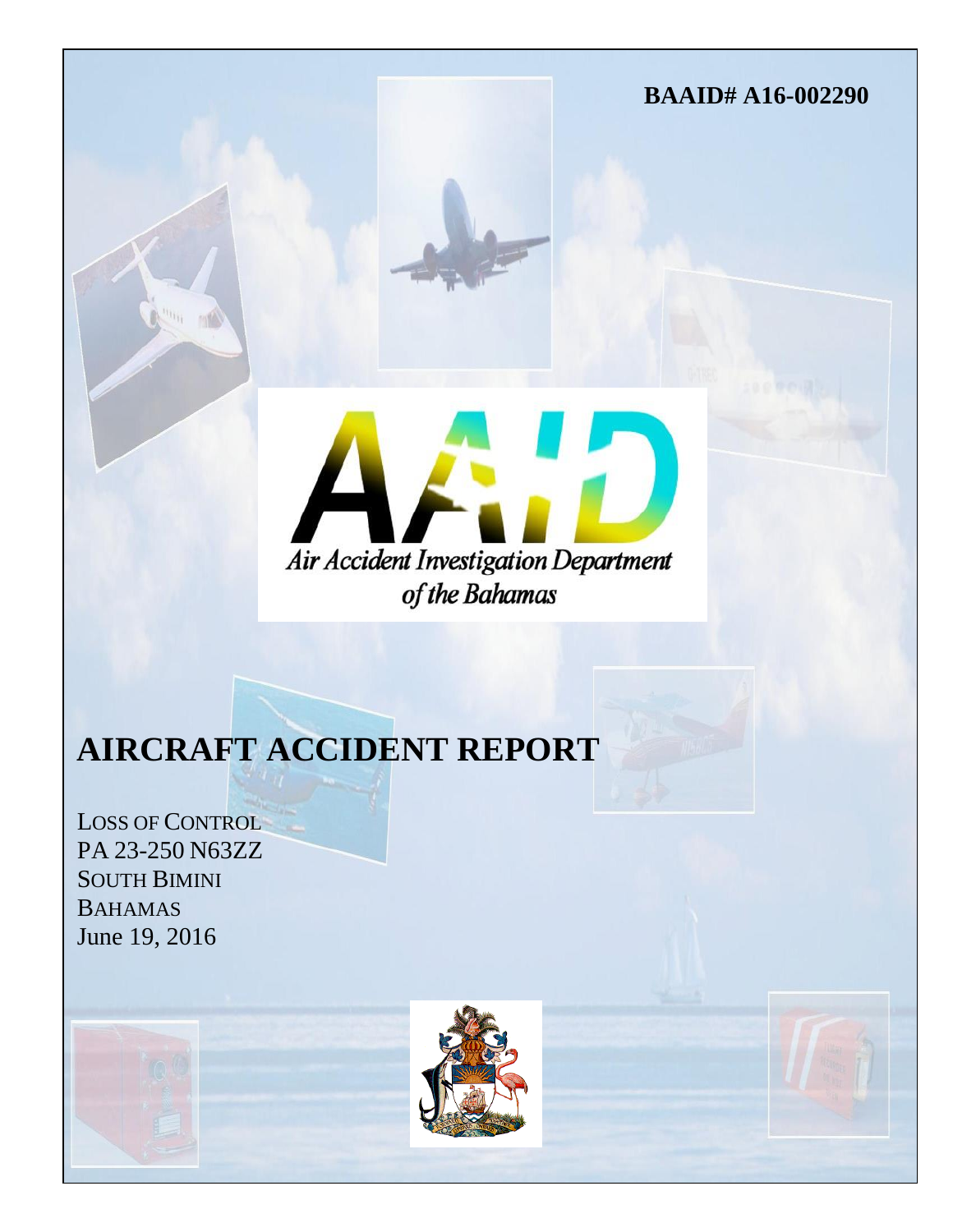

#### **The Bahamas Air Accident Investigation Department (BAAID)**

The Bahamas Air Accident Investigation Department (BAAID) is the independent accident investigation unit under the Bahamas Ministry of Transport & Aviation (MOTA).

The BAAID's function is to promote and improve safety and public confidence in the aviation industry through excellence in:

- Independent investigation of aviation accidents and other safety occurrences
- Safety data recording, analysis and research
- Fostering safety awareness, knowledge and action.

#### **The BAAID does not investigate for the purpose of apportioning blame or to provide a means for determining liability.**

The BAAID performs its functions in accordance with the provisions of the Bahamas Civil Aviation Act 2016, Civil Aviation (Investigations of Air Accidents and Incidents) Regulations 2017, Bahamas Civil Aviation (Safety) Regulations (BASR) 2015, Schedule 1 and 19, International Civil Aviation Organization (ICAO) Annex 13 and, where applicable, relevant international agreements.

The Bahamas Air Accident Investigation Department is mandated by the Ministry of Transportation and Aviation to investigate air transportation accidents and incidents, determine probable causes of accidents and incidents, issue safety recommendations, study transportation safety issues and evaluate the safety effectiveness of agencies and stakeholders involved in air transportation.

The BAAID makes public its findings and recommendations through accident reports, safety studies, special investigation reports, safety recommendations and safety alerts. When the BAAID issues a safety recommendation, the person, organization or agency is required to provide a written response within 90 days. The response shall indicate whether the person, organization or agency accepts the recommendation, any reasons for not accepting part or all of the recommendation(s), and details of any proposed safety action(s) resulting from the recommendation(s) issued.

Official Copies of accident reports can be obtained by contacting:

Air Accident Investigation Department 2 nd Floor, Manx Corporate Center West Bay Street P. O. Box N-3727 Nassau N. P., Bahamas 1 (242) 397-5513 or (242) 397-5509

**Additional** copies of the reports can be viewed on the **BAAID**'s website at: [http://www.baaid.gov.bs](http://www.baaid.gov.bs/) or requested by email: [aaid.mota@gmail.com](mailto:aaid.mota@gmail.com) or [baaid@bahamas.gov.bs.](mailto:baaid@bahamas.gov.bs)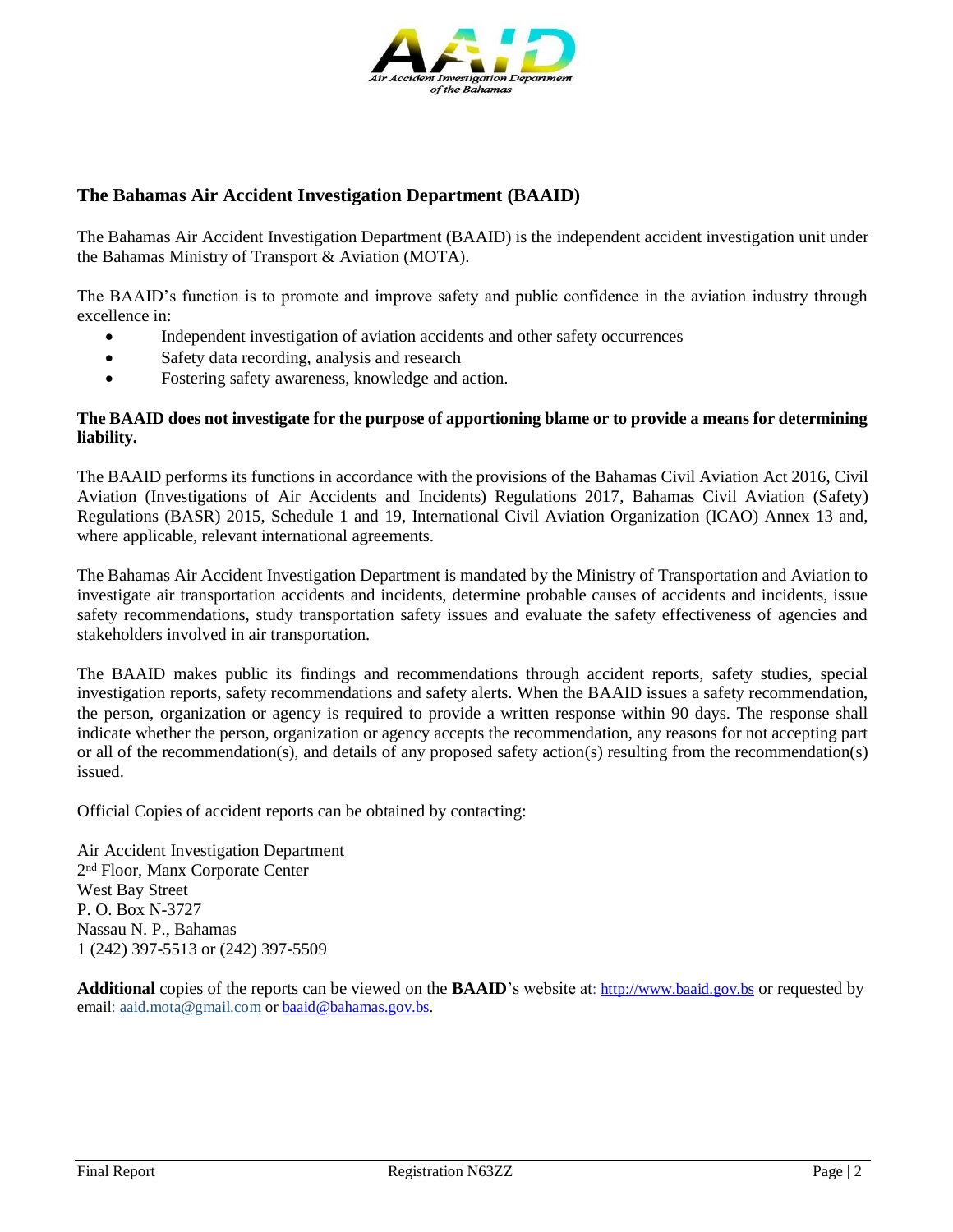



**AIR ACCIDENT INVESTIGATION DEPARTMENT MINISTRY OF TRANSPORT & AVIATION MANX CORPORATE CENTER P. O. BOX N-3727 WEST BAY STREET NASSAU N. P., BAHAMAS**

# **AIRCRAFT ACCIDENT REPORT**

**PIPER AZTEC PA 23-250 N63ZZ**

**LOSS OF CONTROL** 

**SOUTH BIMINI BAHAMAS**

**June 19, 2016**

Abstract: This report provides an explanation of the circumstances surrounding the crash of N63ZZ, a Piper Aztec (PA 23-250) aircraft owned by Griffin William Nathaniel Jr., while attempting a go around maneuver from a proposed landing at the South Bimini International Airport at South Bimini, Bahamas. Based upon eye witness account and the evidence collected, the pilot was intending to land after experiencing an engine failure, but due to another aircraft on the runway during his approach, he decided to execute a go around maneuver, during which time he lost control of the aircraft and crashed a short distance from the runway. A post-crash fire ensued which engulfed the aircraft. The aircraft was destroyed it. Two occupants succumbed to their injuries, both with severe burns about the body. The accident occurred on June 19, 2016 at approximately 4:30 pm local time (2030UTC).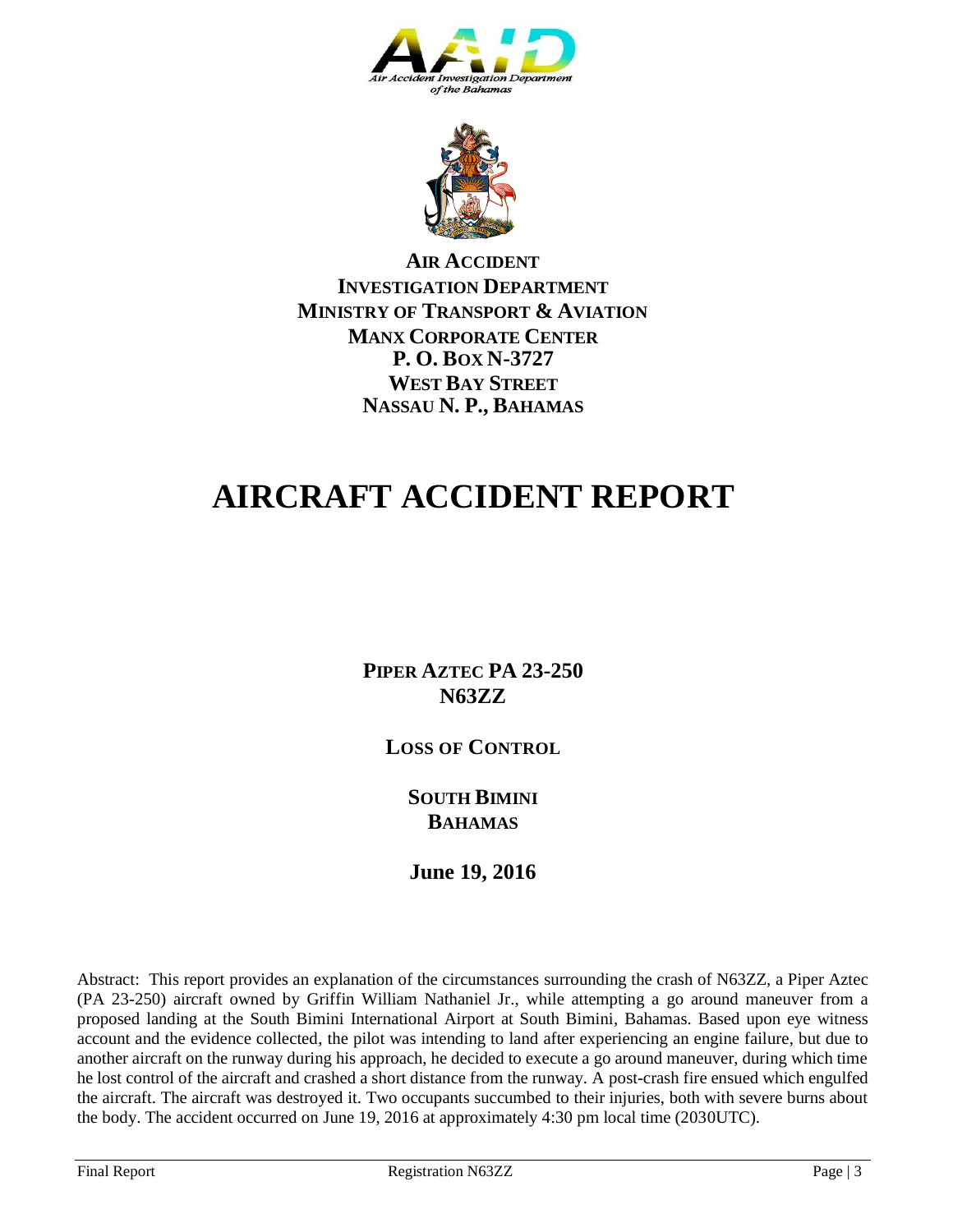



# **BAHAMAS AIR ACCIDENT INVESTIGATION DEPARTMENT MINISTRY OF TRANSPORT & AVIATION**

# **TABLE OF CONTENTS**

| 1.0           |  |
|---------------|--|
|               |  |
|               |  |
|               |  |
| 1.4           |  |
|               |  |
| $1.6^{\circ}$ |  |
|               |  |
| 18            |  |
| $1.9-1$       |  |
|               |  |
| 1.11          |  |
| 1.12          |  |
| 1.13          |  |
|               |  |
| 1.15          |  |
|               |  |
| 2.0           |  |
| 3.0           |  |
| 3.1           |  |
| 3.2           |  |
| 3.3           |  |
| 4.0           |  |
|               |  |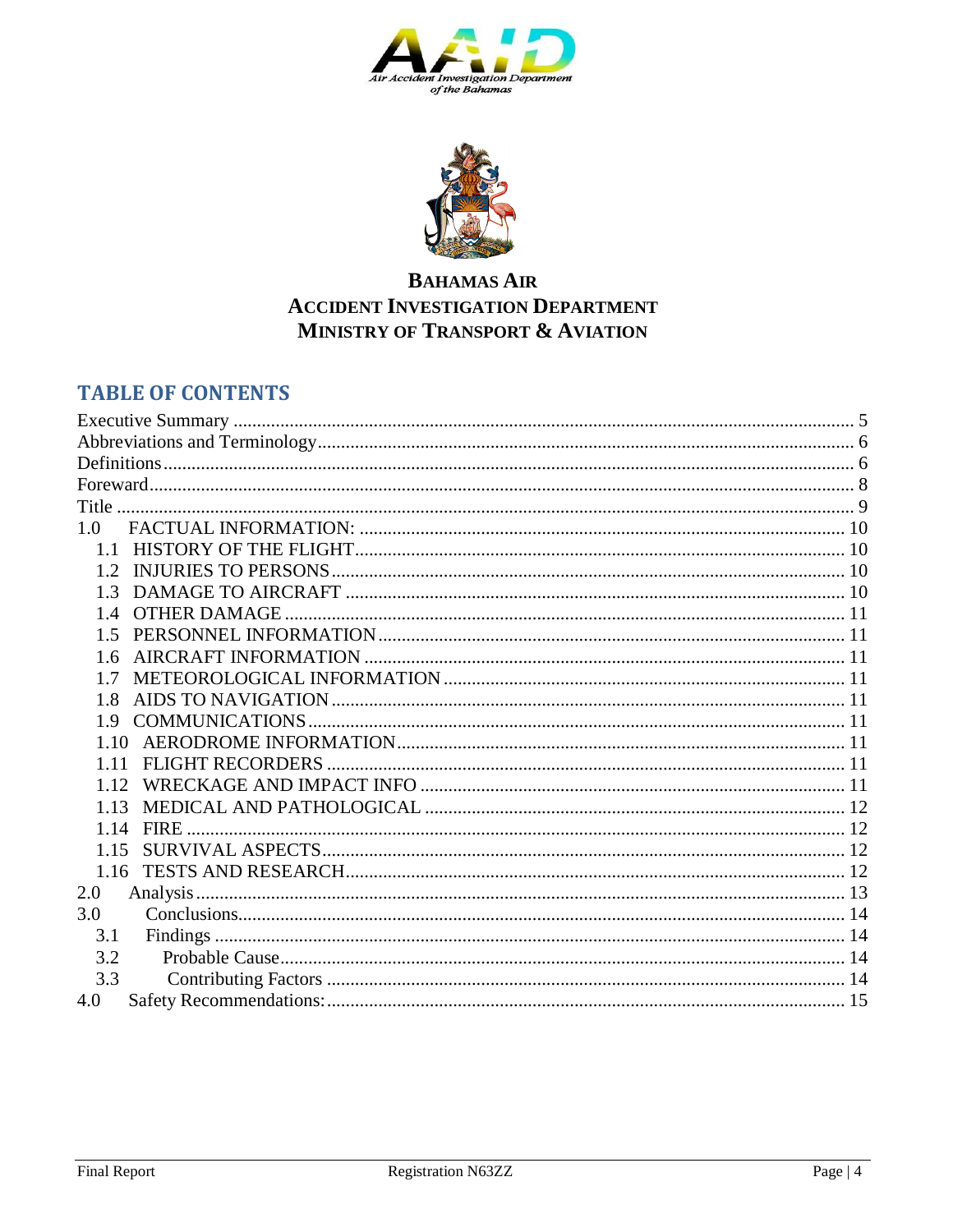

## <span id="page-4-0"></span>**EXECUTIVE SUMMARY**

On June 19, 2016 about 4:30pm Eastern Daylight Time (EDT), N63ZZ, a PA-23 aircraft registered to William Nathaniel Griffin Jr. and operated by Mr. Terrence Gibson, crashed into dense bushes approximately  $\frac{1}{2}$  mile southeast of the airport at South Bimini International Airport shortly after take-off from runway 10. Reports indicate that the aircraft was returning for a landing after a right engine failure. While attempting to land, another aircraft was on the runway about to depart, as the aircraft (N63ZZ) did not have any communication with the aircraft on the runway and realizing this, the pilot decided to execute a go around maneuver. During the go around maneuver, the aircraft pitched up, loss control, rolled left and plummeted to the ground in a heavily wooded area to the southeast of the airfield. The aircraft was destroyed by impact forces and post impact fire. Both occupants of the aircraft received fatal injuries. The aircraft was travelling from South Bimini to Marsh Harbor Abaco. The aircraft was on a visual flight rules flight plan. Visual meteorological conditions prevailed at the time of the accident.

#### **The Air Accident Investigation Department determine that the probable cause of the accident was loss of control, attributed to a stalled condition while attempting to execute a go around maneuver.**

Contributing to the cause of this accident was;

- Loss of Situational Awareness.
- Failure to maintain directional control during the go around maneuver.
- Toxicology reports also cannot rule out a sudden cardiac event as a possible contributing factor.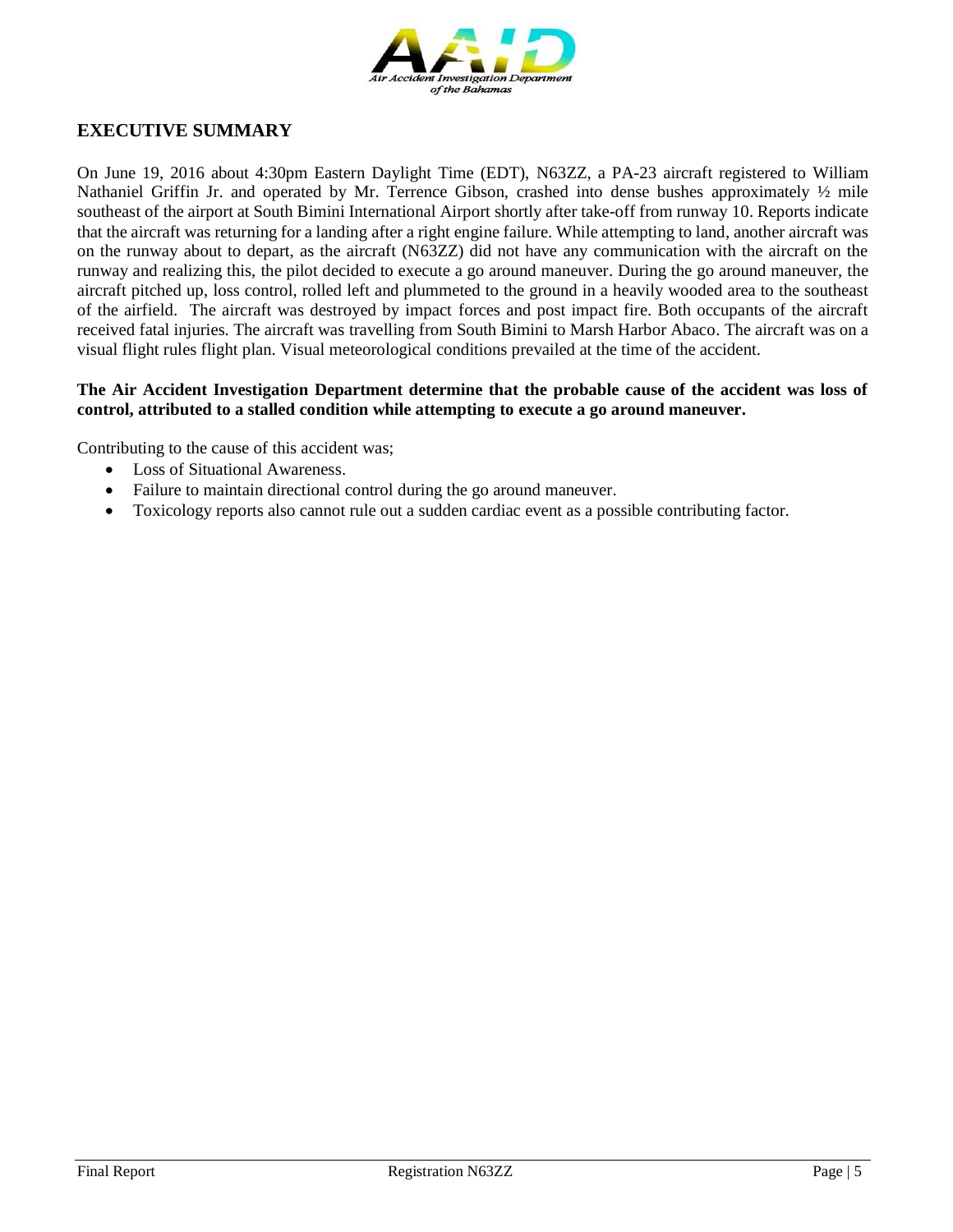

#### <span id="page-5-0"></span>**ABBREVIATIONS AND TERMINOLOGY**

*When the following terms are used in this report, they have the following meanings:*

| <b>ATS</b>   | Air Traffic Services                | <b>IIC</b>   | Investigator-in-Charge          |
|--------------|-------------------------------------|--------------|---------------------------------|
| <b>ATC</b>   | Air Traffic Control                 | LZ           | Landing Zone                    |
| <b>BAAID</b> | Bahamas Air Accident                | MET          | Meteorological Office /         |
|              | <b>Investigation Department</b>     |              | Department                      |
| <b>BCAA</b>  | <b>Bahamas Civil Aviation</b>       | MRB          | <b>Main Rotor Blades</b>        |
|              | Authority                           | <b>MYNN</b>  | Lynden Pindling Int'l Airport   |
| <b>BASR</b>  | <b>Bahamas Civil Aviation</b>       | <b>MYAM</b>  | Marsh Harbour Int'l Airport     |
|              | (Safety) Regulations                | <b>METAR</b> | Weather Report furnished by     |
| CB(s)        | Cumulonimbus (rain) Clouds          |              | Meteorological Department       |
| <b>CFIT</b>  | Controlled Flight into Terrain      | NM or nm     | <b>Nautical Miles</b>           |
| $C$ of $A$   | <b>Certificate of Airworthiness</b> | <b>NTSB</b>  | <b>National Transportation</b>  |
| $C$ of $R$   | Certificate of Registration         |              | <b>Safety Board</b>             |
| <b>CVR</b>   | Cockpit Voice Recorder              | <b>NVM</b>   | Non Volatile Memory             |
| <b>DCA</b>   | Director of Civil Aviation          | PIC          | Pilot in Command                |
| <b>EST</b>   | Eastern Standard Time (-4           | SMOH         | Since Major Overhaul            |
|              | hours to convert from UTC)          | TCU          | <b>Towering Cumulus Clouds</b>  |
| FAA          | <b>Federal Aviation</b>             | <b>USA</b>   | <b>United States of America</b> |
|              | Administration                      | VFR          | <b>Visual Flight Rules</b>      |
| <b>ICAO</b>  | <b>International Civil Aviation</b> | UTC / Z      | Universal Coordinated Time /    |
|              | Organization                        |              | Zulu Time                       |

#### <span id="page-5-1"></span>**DEFINITIONS**

When the following terms are used in this report, they have the following meanings as per BASR 2015 Schedule 1 and *ICAO Annex 13;*

**Accident -** An occurrence associated with the operation of an aircraft which takes place between the times any person boards the aircraft with the intention of flight until such time as all such persons have disembarked, in which:

a) a person is fatally or seriously injured as a result of: — being in the aircraft, or

— direct contact with any part of the aircraft, including parts which have become detached from the aircraft, or — direct exposure to jet blast, except when the injuries are from natural causes, self-inflicted or inflicted by other persons, or when the injuries are to stowaways hiding outside the areas normally available to the passengers and crew; or

b) the aircraft sustains damage or structural failure which:

— adversely affects the structural strength, performance or flight characteristics of the aircraft, and — would normally require major repair or replacement of the affected component, except for engine failure or damage, when the damage is limited to the engine, its

cowlings or accessories; or for damage limited to propellers, wing tips, antennas, tires, brakes, fairings, small dents or puncture holes in the aircraft skin; or c) the aircraft is missing or is completely inaccessible.

Note 1.— For statistical uniformity only, an injury resulting in death within thirty days of the date of the accident is classified as a fatal injury by ICAO. Note 2.— An aircraft is considered to be missing when the official search has been terminated and the wreckage has not been located.

**Accredited representative -** A person designated by a State, on the basis of his or her qualifications, for the purpose of participating in an investigation conducted by another State.

**Adviser** - A person appointed by a State, on the basis of his or her qualifications, for the purpose of assisting its accredited representative in an investigation.

**Aircraft -** Any machine that can derive support in the atmosphere from the reactions of the air other than the reactions of the air against the earth's surface.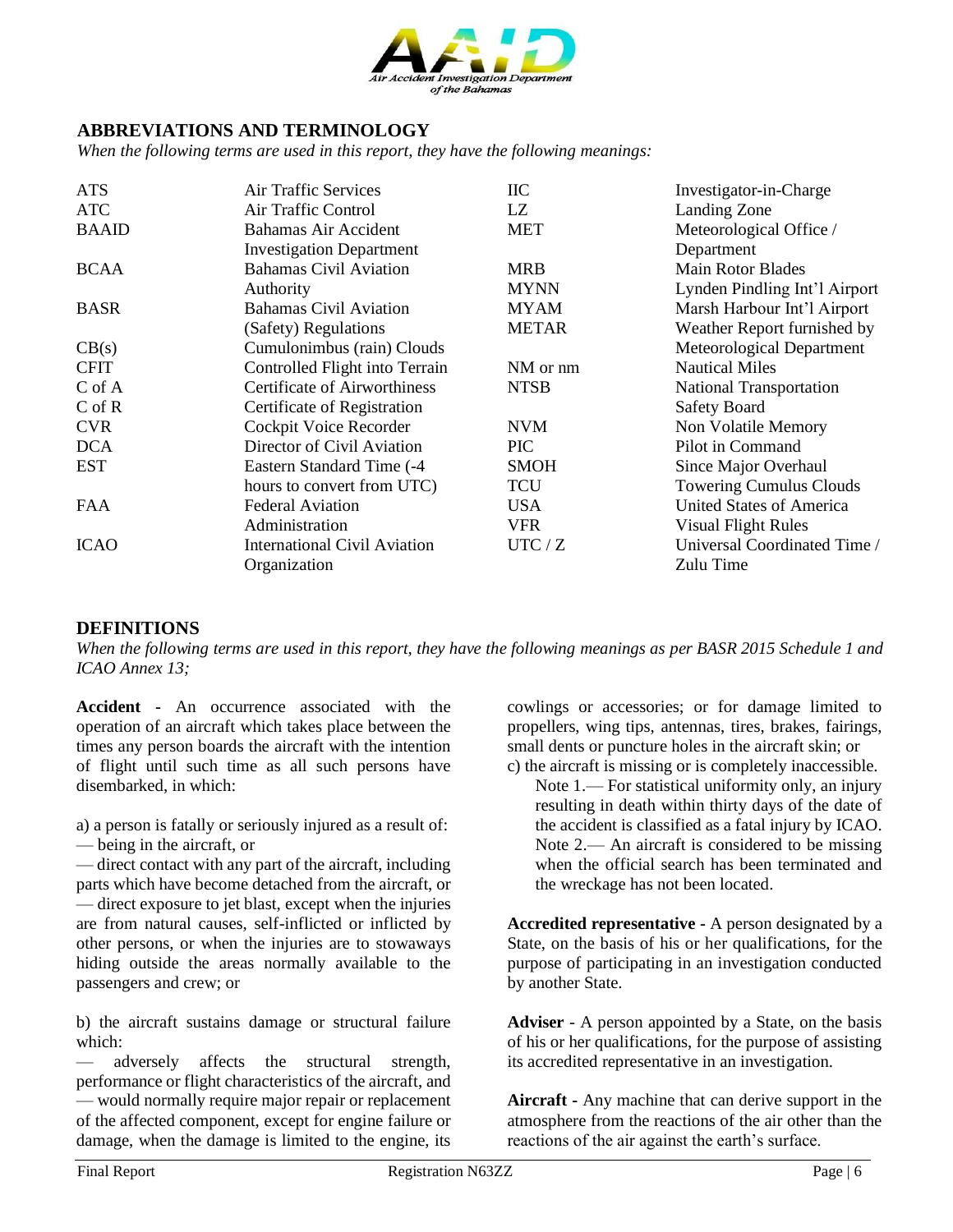

**Causes -** Actions, omissions, events, conditions, or a combination thereof, which led to the accident or incident.

**CFIT -** Controlled Flight into Terrain occurs when an airworthy aircraft under the complete control of the pilot is inadvertently flown into terrain, water, or an obstacle. The pilots are generally unaware of the danger until it is too late.

**Fatal injury** - means any injury which results in death within 30 days of the accident.

**Investigation -** A process conducted for the purpose of accident prevention which includes the gathering and analysis of information, the drawing of conclusions, including the determination of causes and, when appropriate, the making of safety recommendations.

**Investigator-in-charge -** A person charged, on the basis of his or her qualifications, with the responsibility for the organization, conduct and control of an investigation.

Note.— Nothing in the above definition is intended to preclude the functions of an investigator-in-charge being assigned to a commission or other body.

**Maximum mass -** Maximum certificated take-off mass.

**Operator -** A person, organization or enterprise engaged in or offering to engage in an aircraft operation.

**Preliminary Report** The communication used for the prompt dissemination of data obtained during the early stages of the investigation.

**Safety Recommendation.** A proposal of the accident investigation authority of the State conducting the investigation, based on information derived from the investigation, made with the intention of preventing accidents or incidents.

**State of Design -** The State having jurisdiction over the organization responsible for the type design.

**State of Manufacture -** The State having jurisdiction over the organization responsible for the final assembly of the aircraft.

**State of Occurrence -** The State in the territory of which an accident or incident occurs.

**State of the Operator -** The State in which the operator's principal place of business is located or, if there is no such place of business, the operator's permanent residence.

**State of Registry -** The State on whose register the aircraft is entered.

Note: - In the case of the registration of aircraft of an International operating agency on other than a national basis, the States constituting the agency are jointly and severally bound to assume the obligations which, under the Chicago Convention, attach to a State of Registry. See, in this regard, the Council Resolution of 14 December 1967 on Nationality and Registration of Aircraft Operated by International Operating Agencies which can be found in Policy and Guidance Material on the Economic Regulation of International.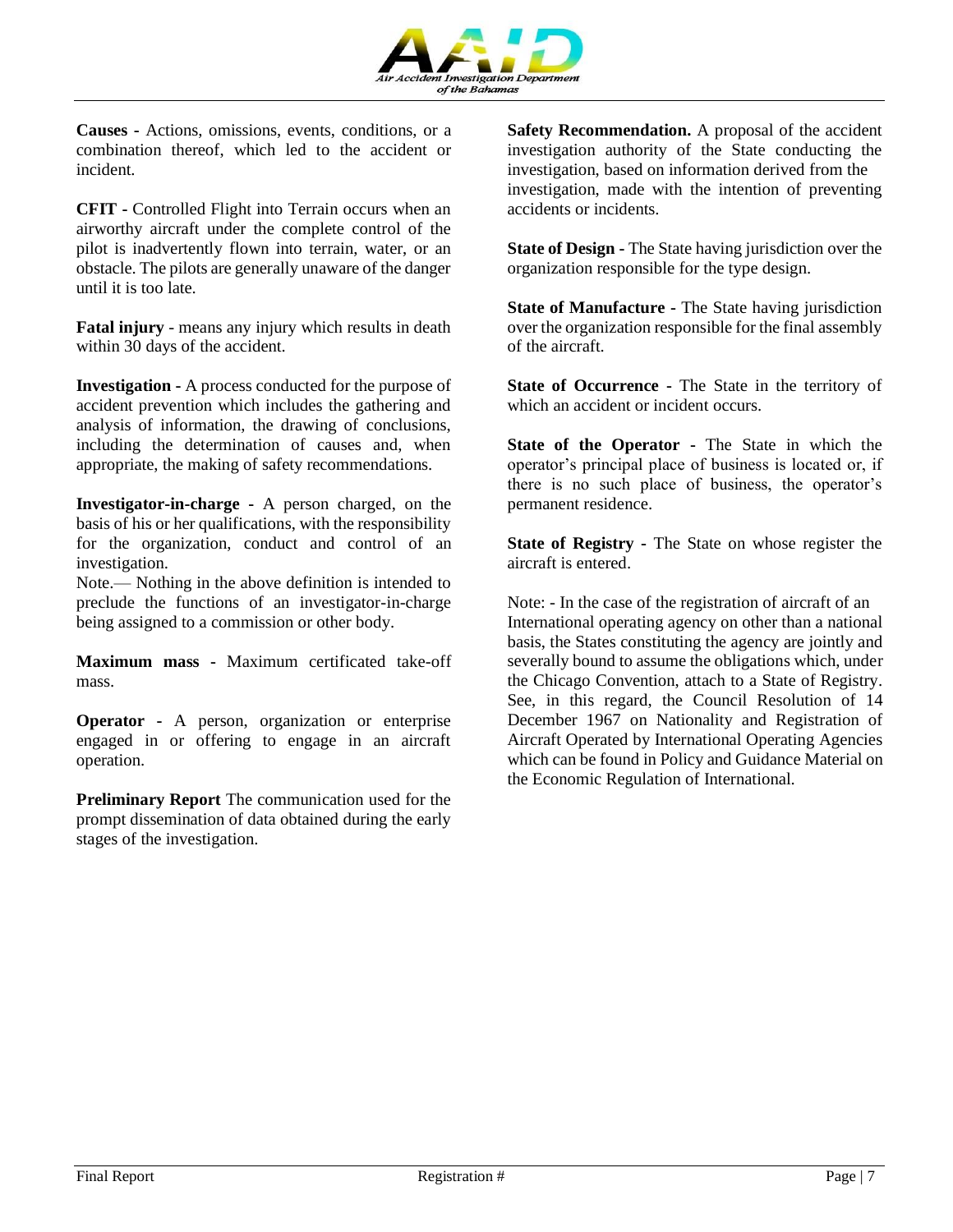

### <span id="page-7-0"></span>**FOREWARD**

February 22, 2017

Mrs. Glenys Hanna-Martin Minister Transport & Aviation Manx Corporate Center West Bay Street P.O. Box N-3727 Nassau, N.P., Bahamas

Madam:

The attached final report summarizes the investigation into the circumstances of the accident involving a Piper Aztec (Pa 23-250) aircraft, registration N63ZZ, registered in the United States of America to Mr. William Nathaniel Griffin Jr. and operated by Mr. Terrence Gibson. This accident occurred on June 19, 2016 at approximately 4:30pm local (2030Z). The aircraft crashed while returning for a landing and executing a go-around maneuver as the pilot aborted his landing approach due to another aircraft being on the runway.

This report is submitted pursuant to Civil Aviation (Investigations of Air Accident and Incident) Regulations, 2017 and Annex 13 to the Convention on International Civil Aviation (ICAO). In accordance with referenced regulations and annex, the fundamental purpose of such investigation is to determine the circumstances and causes of these events, with a view to the preservation of life and the avoidance of similar occurrences in the future. It is not the purpose of such investigations to apportion blame or liability.

This report contains facts which have been established up to the time of publication. Information is published to inform the aviation industry and the public of the circumstances surrounding this accident. The contents of this report may be subjected to alterations or corrections if additional factual information becomes available.

Regards

Delvin R. Major Chief Investigator of Air Accidents Air Accident Investigation Department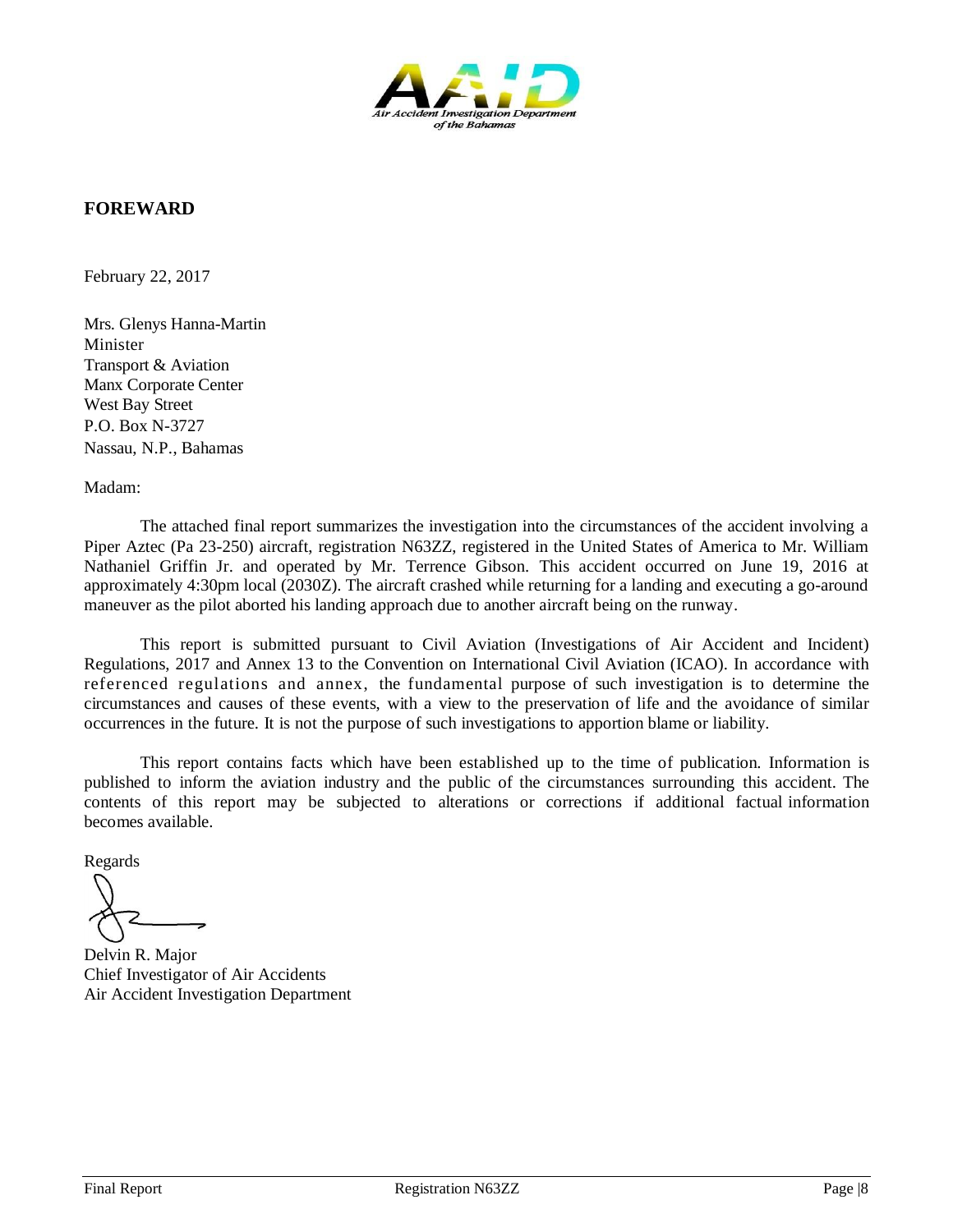



# **AIR ACCIDENT INVESTIGATION DEPARTMENT MINISTRY OF TRANSPORT & AVIATION**

# <span id="page-8-0"></span>**TITLE**

| <b>Registered Owner:</b>           | Mr. William Nathaniel Griffin Jr.                          |  |  |
|------------------------------------|------------------------------------------------------------|--|--|
| <b>Operator:</b>                   | Mr. Terrence Gibson                                        |  |  |
| <b>Manufacturer:</b>               | Piper                                                      |  |  |
| <b>Aircraft Type:</b>              | PA-23-250                                                  |  |  |
| <b>Nationality:</b>                | United States of America                                   |  |  |
| <b>Registration:</b>               | N63ZZ                                                      |  |  |
| <b>Place of Accident:</b>          | $\frac{1}{2}$ mile southeast of South Bimini Int'l Airport |  |  |
| Date of Accident:                  | June 19, 2016                                              |  |  |
| <b>Notification:</b>               | State of Manufacture, Registry, Design and Operator        |  |  |
| <b>Investigating Authority:</b>    | Air Accident Investigation Department                      |  |  |
| <b>Investigator in Charge:</b>     | Delvin R. Major                                            |  |  |
| <b>Accredited Representative:</b>  | None assigned                                              |  |  |
| Advisors to Acc. Rep.              | None assigned                                              |  |  |
| <b>Releasing Authority:</b>        | Air Accident Investigation Department                      |  |  |
| <b>Date of Draft Final Report:</b> | February 22, 2017                                          |  |  |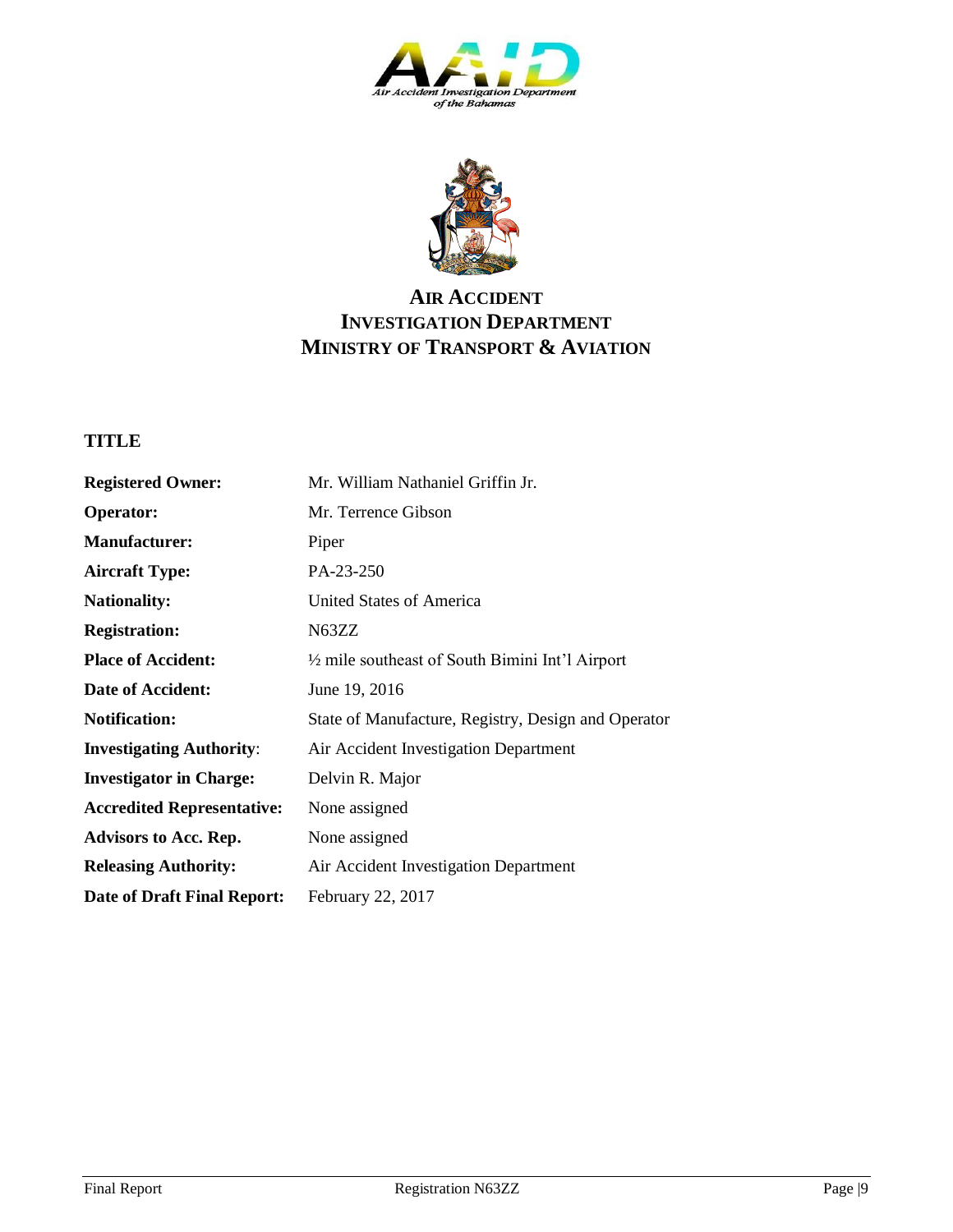

## <span id="page-9-0"></span>**1.0 FACTUAL INFORMATION:**

#### <span id="page-9-1"></span>**1.1 HISTORY OF THE FLIGHT**

On June 19, 2016 about 4:30pm Eastern Daylight Time (EDT), N63ZZ, a PA-23 aircraft registered to William Nathaniel Griffin Jr. and operated by Mr. Terrence Gibson, crashed into dense bushes approximately ½ mile southeast of South Bimini International Airport. Shortly after take-off from runway 10, the aircraft returned to the airport. While positioning to land on the opposite runway (runway 28), another aircraft was on the active runway (runway 10) preparing to depart, which resulted in the accident aircraft executing a go around maneuver. There was no communication between the accident and departing aircraft on the runway.

During the go around maneuver, the aircraft pitched up, rolled left, lost control, spun and plummeted to the ground in a heavily wooded area to the southeast of the airfield. The aircraft was destroyed by impact forces and post impact fire. Both occupants of the aircraft received fatal injuries. The aircraft was travelling from South Bimini to Marsh Harbor, Abaco. The aircraft was on a visual flight rules flight plan. Visual meteorological conditions prevailed at the time of the accident.

According to eyewitnesses N63ZZ was undergoing an annual inspection, which commenced in mid-May and this accident flight was the second test flight that occurred after the inspection. The first test flight was unsatisfactory as many items were documented that needed correction. Those items were corrected and a second test flight (the accident flight) was scheduled.

The aircraft departed South Bimini around 4:20 pm enroute to Abaco. A mechanic helper that assisted with the work on the ill-fated aircraft, (who was also eyewitness to the crash), stated that the aircraft engine was having problems starting prior to take off and the mechanic, (who was also a victim), "charged up the battery and did some other maintenance work, after which both engines started." Shortly thereafter the aircraft departed on its "test flight."

The aircraft departed runway 10 at South Bimini Airport. According to airport officials, the pilot did not communicate his intentions to depart or announce his position in the traffic pattern when returning, over the published radio frequency for the airport.

Shortly after departure (less than 5 min) eyewitnesses observed the aircraft returning to the airfield, (which they thought was unusual), and positioning to land on runway 28, (although the active runway was runway 10). Eyewitnesses also stated that they believe the pilot possibly saw the aircraft positioned on the runway and decided to go around. They also stated that the aircraft came in "hot and high" meaning he was coming in to land too fast and at such a high altitude that a safe landing could not be made.

The location and topography of the crash site prevented timely access for rescue. Trees and brush in the area of the accident were approximately 15 to 20 feet high, extremely dense and severely hampered access to the crash site. A road was constructed by heavy equipment to gain access to the crash site for rescue and recovery. No vehicle including the fire truck, could access the site until this road was constructed. Meanwhile the aircraft continued to burn unhampered.

Ground tracks and signature marks observed during post-accident investigation, confirmed eyewitness's account of the aircraft losing control, stalling, and diving left wing over into the ground, as there were no evidence showing a controlled flight path to the scene of the crash.

#### <span id="page-9-2"></span>**1.2 INJURIES TO PERSONS**

| <b>Injuries</b> | <b>Crew</b> | <b>Passengers</b> | <b>Others</b> | <b>Total</b> |
|-----------------|-------------|-------------------|---------------|--------------|
| Fatal           |             |                   |               |              |
| Serious         |             |                   |               |              |
| Injuries        |             |                   |               |              |
| Minor           |             |                   |               |              |
| None            |             |                   |               |              |

#### <span id="page-9-3"></span>**1.3 DAMAGE TO AIRCRAFT**

The fuselage, cockpit, all dashboard instrumentation, wings and nose area of the aircraft were completely destroyed by fire. Both engines were burnt to such an extent that any recoverable part for further analysis was not possible.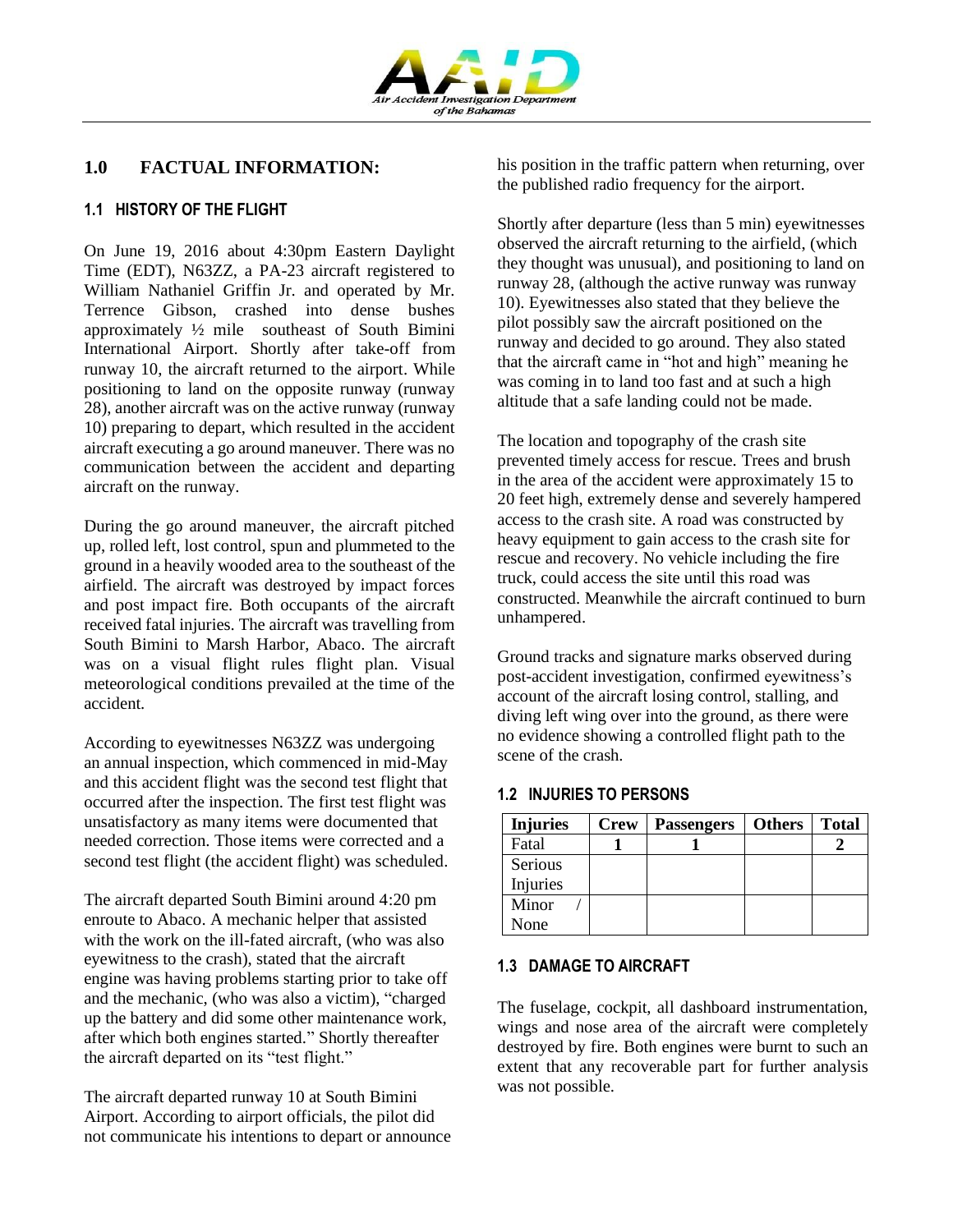

#### <span id="page-10-0"></span>**1.4 OTHER DAMAGE**

Other than fire damage to the trees in the immediate vicinity of the crash, no other structure or damages occurred as a result of the crash.

#### <span id="page-10-1"></span>**1.5 PERSONNEL INFORMATION**

The pilot in command of the aircraft was a 47 year old male. At the time of the accident he was not in possession of a valid pilot certificate. His previous pilot license issued by the Federal Aviation Administration in the United States of America was revoked on September 10, 2002.

His certificate before it was revoked contained airplane single and multi-engine land, with instrument rating on a commercial pilot license.

His second class medical certificate required to validate his US pilot license had expired since May 17, 2001.

The pilot's flight experience and total times on type of aircraft was unknown.

#### <span id="page-10-2"></span>**1.6 AIRCRAFT INFORMATION**

N63ZZ was undergoing an annual inspection at the time of the crash. The annual inspection commenced in mid-May and this accident flight was the second test flight that occurred during the inspection. The first test flight was unsatisfactory as many items were discovered that needed correction.

Those items were subsequently corrected and a second test flight was scheduled. Prior to the aircraft departing on its second test flight, maintenance issues were again noted and corrected. Engines were hard starting and after the battery was recharged and other work done, the engines started and the aircraft eventually departed.

#### <span id="page-10-3"></span>**1.7 METEOROLOGICAL INFORMATION**

Bahamas Area Forecast issued by the Bahamas Meteorological Department for the period 12 hours from 1800 UTC Sunday 19<sup>th</sup> June indicated a frontal boundary across the northwestern Bahamas along with unstable air mass which could produce

widespread clouds with scattered convection over the islands through the forecasted period.

However, at the time of the accident visual meteorological conditions existed with sunlight still available.

#### <span id="page-10-4"></span>**1.8 AIDS TO NAVIGATION**

Aids to navigation were not a factor in the accident

#### <span id="page-10-5"></span>**1.9 COMMUNICATIONS**

According to airport officials no communications were established between the accident aircraft, the departing aircraft and the airport. Eyewitness reported the aircraft radios were not working at the time of its departure.

#### <span id="page-10-6"></span>**1.10 AERODROME INFORMATION**

South Bimini Int'l Airport has one runway with two access areas for landing and departing traffic. It is oriented on cardinal headings 097 and 277 degrees. Runways available is runway 10 and 28 respectively. The surface is Asphalt with dimensions 5,391 feet long by 100 feet wide.

As the airport is not tower controlled, all communication for departure and arrivals are coordinated on a Unicom frequency of 122.800 MHz

The airport is located on South Bimini Island and is an international port of entry catering to both international and domestic schedule, private and charter aircraft service.

#### <span id="page-10-7"></span>**1.11 FLIGHT RECORDERS**

Regulations did not require this type of aircraft to be outfitted with a flight recorder.

#### <span id="page-10-8"></span>**1.12 WRECKAGE AND IMPACT INFO**

The extent of the destruction to the aircraft due to post-crash fire prevented any further follow up analysis. The fuselage, cockpit, all dashboard instrumentation, wings and nose area of the aircraft were completely destroyed by fire. Both engines were burnt to such an extent that any recoverable part for further analysis was not possible.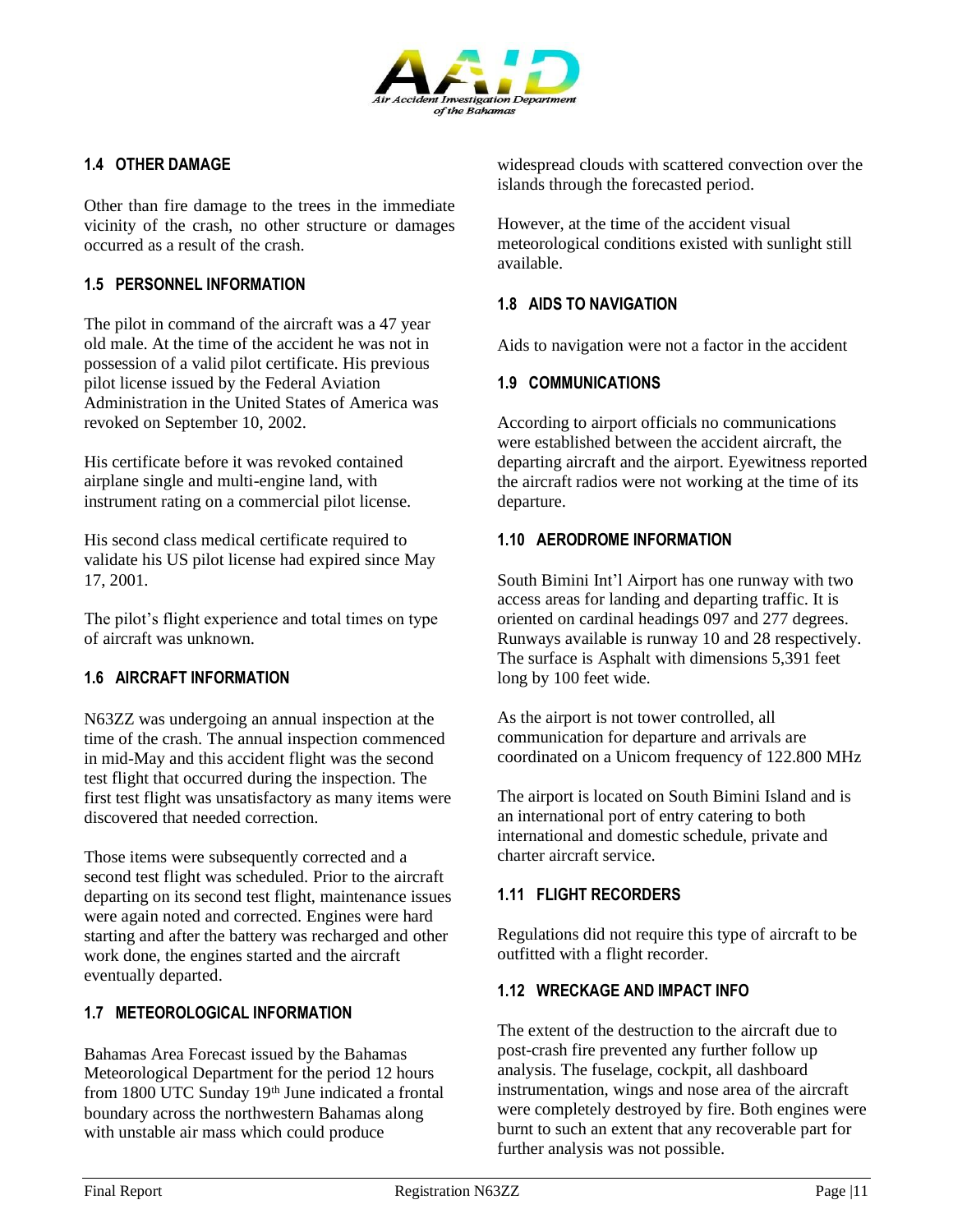

Unburnt remnants of the landing gear and flaps were noted which verified the flaps and gears were in the retracted position, evidence also shows the right engine propeller was "feathered." It is believed the engine failed shortly after takeoff which caused the aircraft to return just minutes after takeoff.

#### <span id="page-11-0"></span>**1.13 MEDICAL AND PATHOLOGICAL**

Post mortem analysis of fluid samples taken from the pilot concluded that the medication Tamsulosin was detected in the urine and blood of the pilot, which side effects can include among other things;

- a light-headed feeling, like you might pass out;
- dizziness, drowsiness, weakness;

Post mortem also concluded that the cause of death as multiple injuries and blunt force trauma to the head, torso and extremities.

Post-mortem also uncovered the pilot's heart was enlarged, and his left ventricle was thickened. A sudden cardiac event such as an arrhythmia cannot be ruled out as a possible contributory factor to the accident.

#### <span id="page-11-1"></span>**1.14 FIRE**

A fire ensued as a result of the aircraft crash. Due to the topography of the crash site, access to the site was difficult. A road had to be constructed to gain access. No firefighting equipment was able to access the site until a road was constructed to the site. The aircraft was destroyed by the post-crash fire.





#### <span id="page-11-2"></span>**1.15 SURVIVAL ASPECTS**

The location and topography of the crash site prevented timely access for rescue. Trees and brush in the area where the accident occurred were approximately 15 to 20 feet high, extremely dense and severely hampered access to the crash site.

A road had to be constructed by heavy equipment to allow rescue and access to the crash site. No vehicle including the fire truck, could access the site until after this road was constructed. Meanwhile the aircraft continued to burn unhampered.

The pilot was ejected from the aircraft approximately 10 feet ahead and to the left of the aircraft after it struck several trees. He received extensive burns about the body. The passenger was found still in the aircraft, slumped to the left in the area of the seat occupied by the pilot. He was burned beyond recognition.

#### <span id="page-11-3"></span>**1.16 TESTS AND RESEARCH**

No test or research was conducted due to the extent of the post-accident fire which destroyed the aircraft.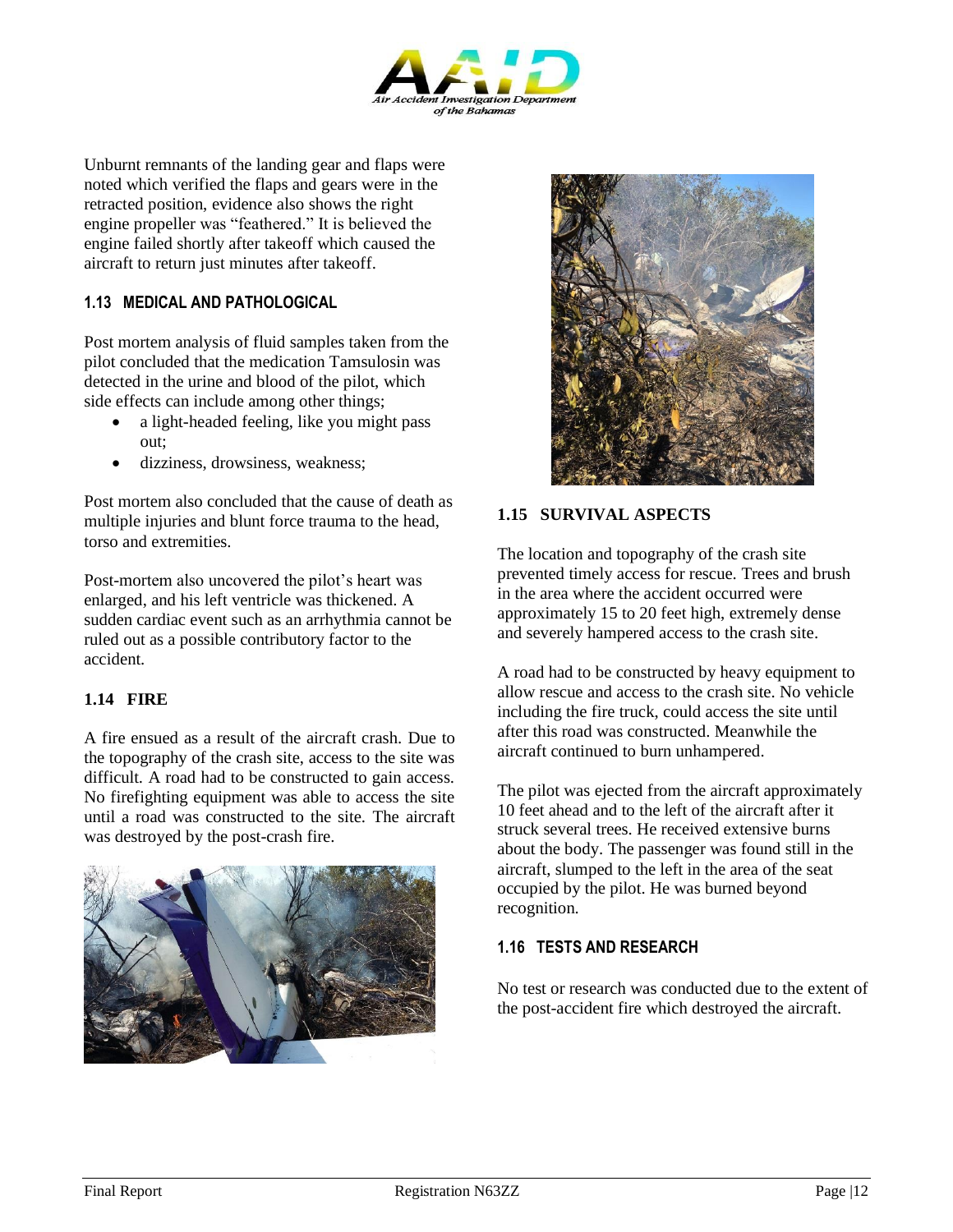

# <span id="page-12-0"></span>**2.0 ANALYSIS**

N63ZZ was undergoing an annual inspection, which commenced in mid-May and this accident flight was the second test flight that occurred after the inspection. The first test flight was unsatisfactory as many items were written up that needed correction. Those items were corrected and a second test flight was scheduled.

Eyewitnesses stated there was an aircraft positioned on runway 10 about to depart while this aircraft was returning to land on runway 28. Again airport officials reported N63ZZ did not communicate on the frequency his predicament and return to the field.

Further investigations revealed that the radios in the aircraft were not working hence the failure to make radio communications prior to takeoff and during the return.

During the process of going around, the pilot positioned the aircraft in a steep, nose up, climb and made a steep turn to the left, at which point the aircraft immediately stalled and dove to the left, into the bushes and the ground.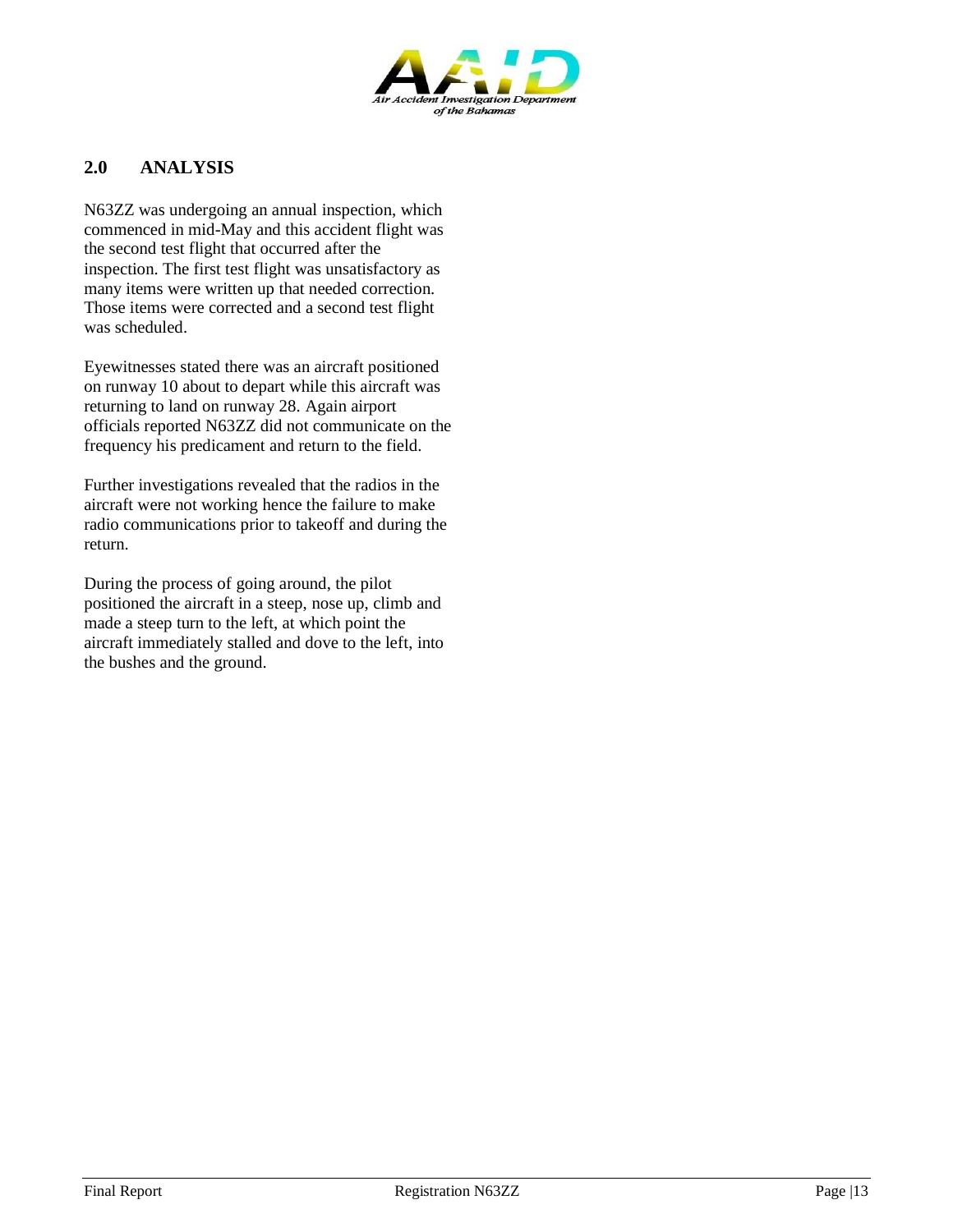

# <span id="page-13-0"></span>**3.0 CONCLUSIONS**

#### <span id="page-13-1"></span>**3.1 Findings**

- N63ZZ was undergoing an annual inspection, which commenced in mid-May and this accident flight was the second test flight that occurred during the inspection. The first test flight was unsatisfactory as many items were discovered that needed correction. Those items were corrected and a second test flight was scheduled.
- The aircraft did not have a valid airworthiness certificate as it was undergoing an annual inspection required to render an airworthiness certificate valid.
- The pilot was not in possession of a valid pilot license as his license previously held, was revoked by the United States of America, Federal Aviation Administration on September 10, 2002.
- The pilot last medical was conducted in 2001. According to regulations pilot over age 40 must have a medical every six months in order that their pilot license remain valid.
- No evidence were available to verify this pilot completed a recurrent flight review or any type of recurrent training required by regulations every 2 years for pilots flying privately or not employed with an authorized operator.
- The aircraft departed runway 10 at South Bimini Airport. According to airport officials the pilot did not communicate his intentions to depart or announce his position in the traffic pattern as required by regulations for pilots flying at uncontrolled airports.
- Eyewitnesses stated that the aircraft engine was having problems starting prior to take off and the mechanic, (who was also a victim), charged up the battery and did some other maintenance work, after which both engines started.
- The aircraft was destroyed by impact forces and post impact fire. Both occupants of the aircraft received fatal injuries.
- Post-crash evidence confirmed the propeller of the right engine of the aircraft was "feathered" (not in normal operating position). It is believed the engine failed shortly after takeoff which prompted the pilot to "feather" the propeller, secure the engine and return to the airport just minutes after takeoff.
- The location and topography of the crash site prevented timely access for rescue. A road had to be constructed by heavy equipment to allow rescue and access to the crash site. Meanwhile the aircraft continued to burn unhampered.
- No first responders or rescue vehicles including the fire truck, could access the site until after the dense wooded area was cleared and an access road was constructed. Trees and brush in the area where the accident occurred were approximately 15 to 20 feet high, extremely dense and severely hampered access to the crash site.
- Weather at the time of the crash was Visual Meteorological Conditions. Weather was not a factor in the accident.

#### <span id="page-13-2"></span>**3.2 Probable Cause**

The probable cause of this accident has been determined as loss of control, due to pilot inability to maintain positive control of the aircraft following the failure of an engine, and subsequent go around maneuver.

#### <span id="page-13-3"></span>**3.3 Contributing Factors**

Contributing to the cause of this accident was;

- Loss of Situational Awareness.
- Failure to maintain directional control during the go around maneuver.
- Toxicology reports also cannot rule out a sudden cardiac event as a possible contributing factor.